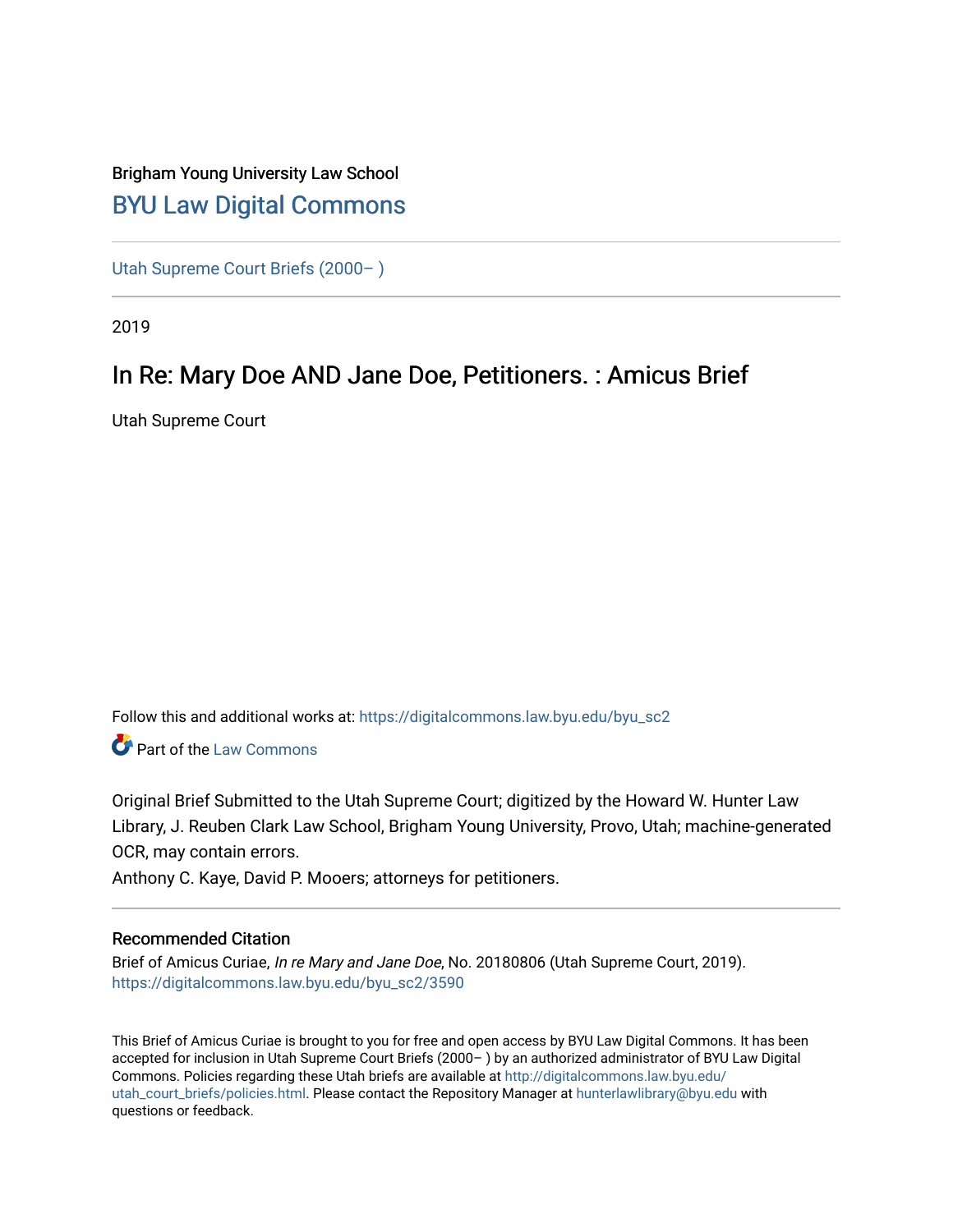### **IN THE SUPREME COURT OF THE STATE OF UTAH**

IN RE:

Case No. 20180806-SC

MARY DOE and JANE DOE,

Petitioners.

# **BRIEF OF** *AMICUS CURIAE* **PARR BROWN GEE & LOVELESS, P.C. IN SUPPORT OF PETITIONERS**

Stephen E. W. Hale (5285) David C. Reymann (8495) Stephen C. Mouritsen (15623) LaShel Shaw (13862) Jason R. Perry (16926) PARR BROWN GEE & LOVELESS, P.C. 101 South 200 East, Suite 700 Salt Lake City, Utah 84111 (801) 532-7840 shale@parrbrown.com dreymann@parrbrown.com lshaw@parrbrown.com smouritsen@parrbrown.com jperry@parrbrown.com

*Attorneys for Amicus Curiae Parr Brown Gee & Loveless, P.C.*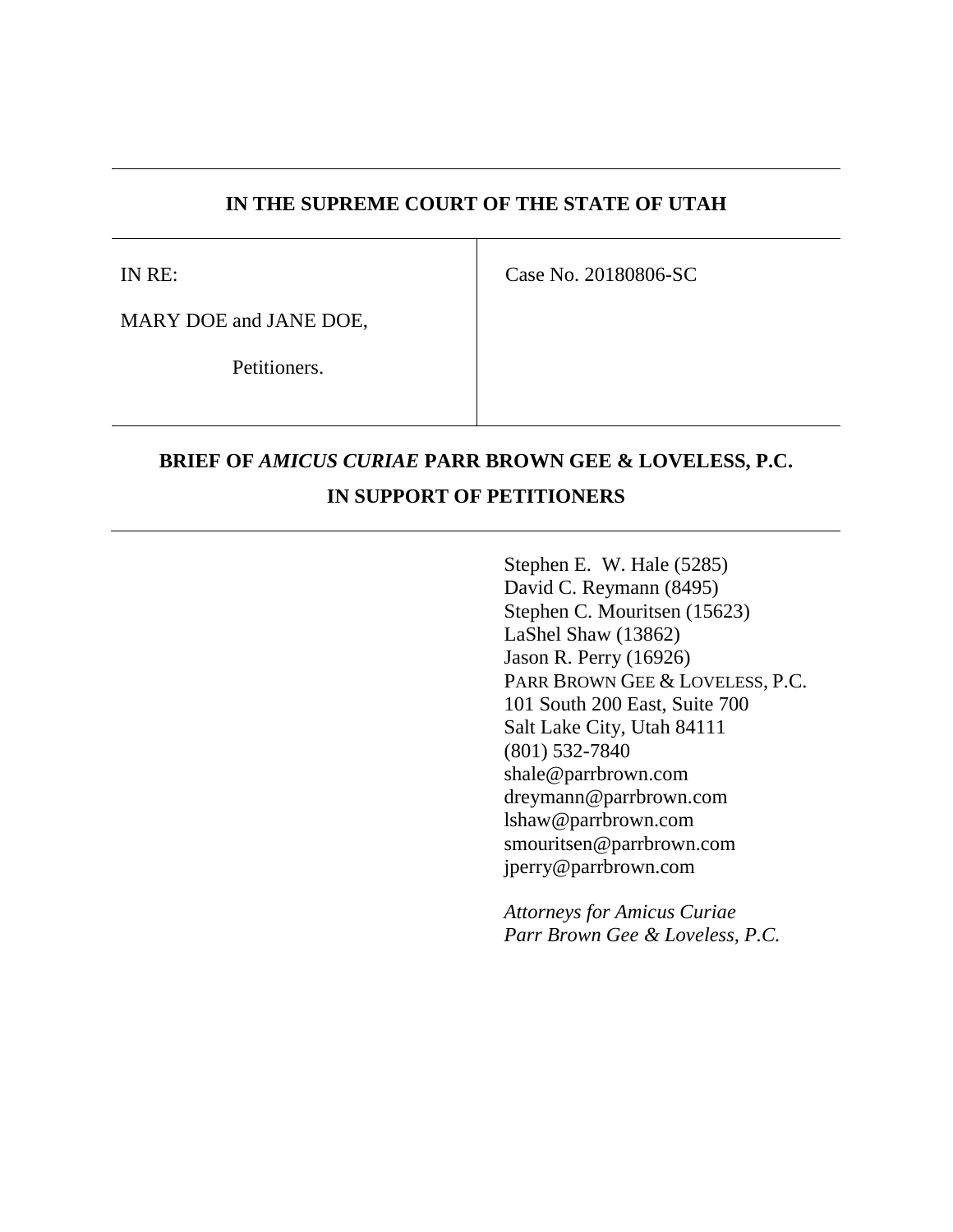## **LIST OF ALL PARTIES**

- 1. Mary Doe and Jane Doe, Petitioners
- 2. Parr Brown Gee & Loveless, P.C., *Amicus Curiae*
- 3. Ad Hoc Coalition of Utah Law Professors, *Amicus Curiae*
- 4. Utah Minority Bar Association, *Amicus Curiae*
- 5. Latino-Justice Amici, *Amicus Curiae*
- 6. American Bar Association, *Amicus Curiae*
- 7. University of Utah, S.J. Quinney College of Law, *Amicus Curiae*
- 8. U.S. Department of Justice, *Amicus Curiae*
- 9. Office of the Utah Attorney General *Amicus Curiae*
- 10. Utah State Office Legislative Research & General Counsel, *Amicus Curiae*
- 11. American Civil Liberties Union, *Amicus Curiae*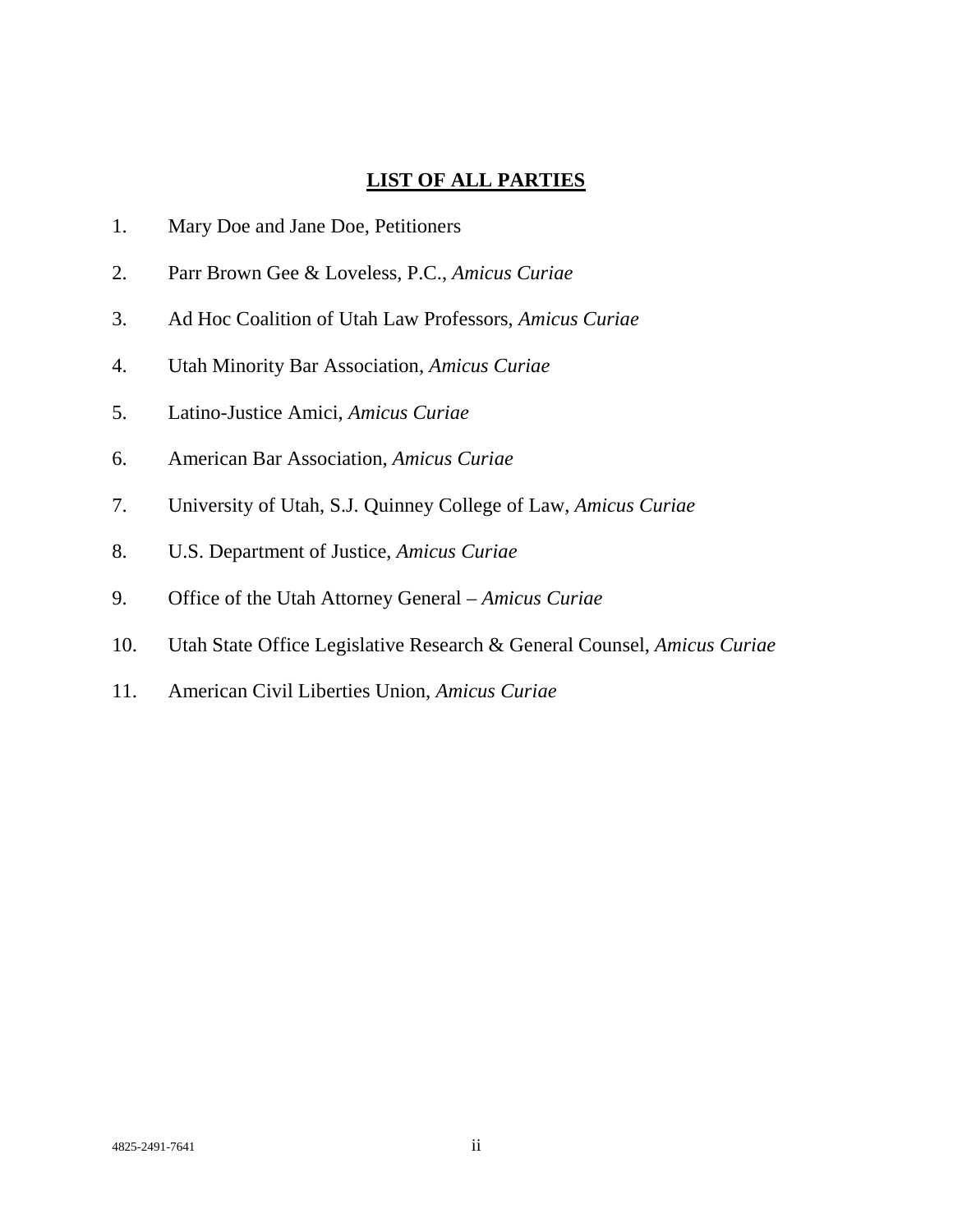## **TABLE OF CONTENTS**

| SECTION 1621 DOES NOT APPLY TO ADMISSION TO<br>$\mathbf{I}$ .                                                            |  |
|--------------------------------------------------------------------------------------------------------------------------|--|
| EVEN IF SECTION 1621 DID APPLY TO UTAH LAW LICENSES, THIS<br>$\Pi$ .<br>COURT IS AUTHORIZED TO EXTEND BAR MEMBERSHIP BY  |  |
| A RESTRICTIVE READING OF SECTION 1621 WOULD RENDER IT<br>III.                                                            |  |
| IV. DACA RECIPIENTS ARE AS QUALIFIED FOR ADMISSION TO THE UTAH<br>BAR AS ANY OTHER UTAHNS, AND JUSTICE REQUIRES ALLOWING |  |
|                                                                                                                          |  |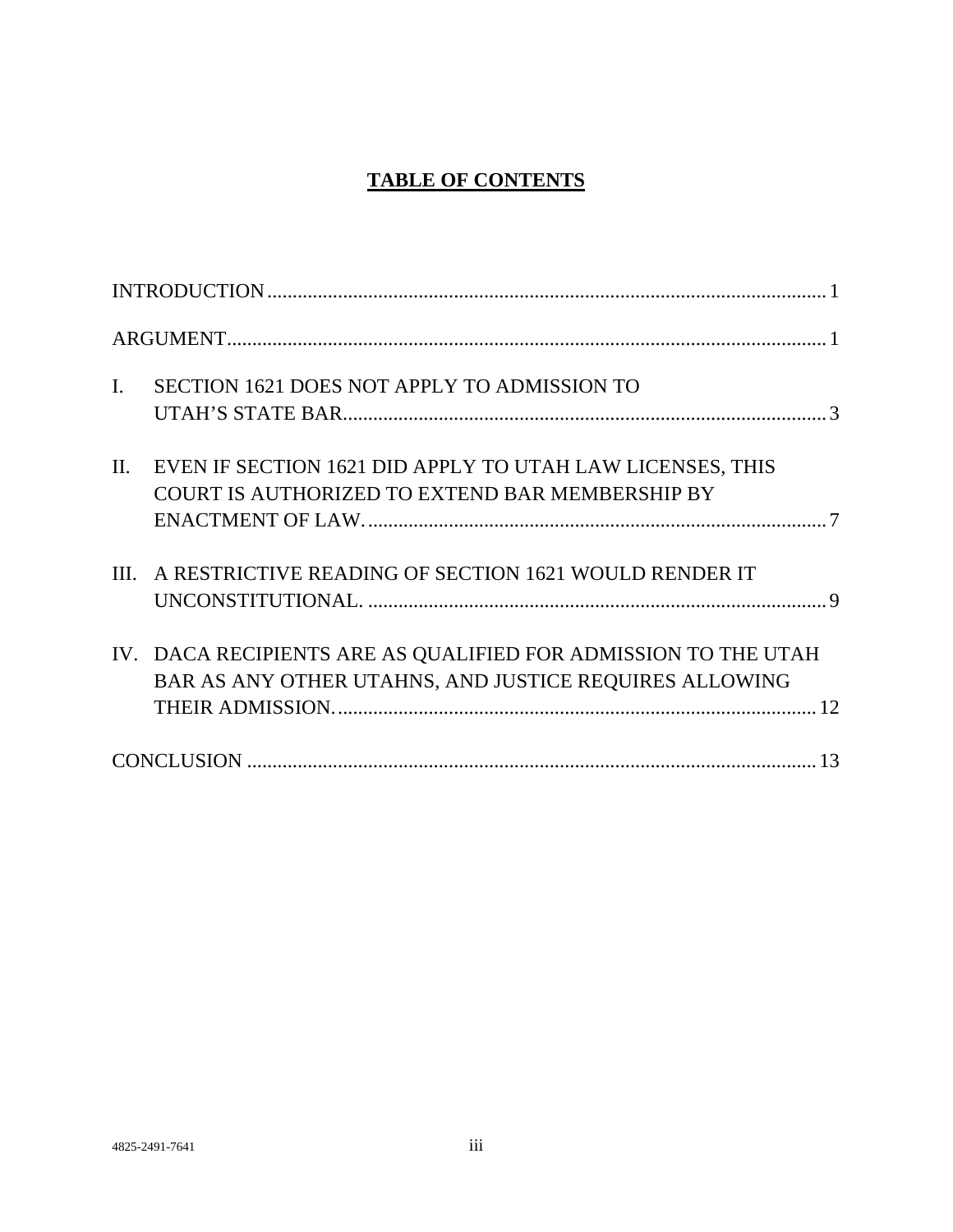## **TABLE OF AUTHORITIES**

| <b>Cases</b>                                                                      |  |
|-----------------------------------------------------------------------------------|--|
|                                                                                   |  |
|                                                                                   |  |
|                                                                                   |  |
|                                                                                   |  |
|                                                                                   |  |
|                                                                                   |  |
|                                                                                   |  |
|                                                                                   |  |
|                                                                                   |  |
|                                                                                   |  |
|                                                                                   |  |
| Northwest Austin Municipal Util. Dist. No. One. v. Holder, 557 U.S. 193 (2009) 11 |  |
|                                                                                   |  |
|                                                                                   |  |
|                                                                                   |  |
|                                                                                   |  |
| Stewart-Warner Corp. v. Westinghouse Elec. Corp., 325 F.2d 822 (2d Cir. 1963)9    |  |
|                                                                                   |  |
|                                                                                   |  |
|                                                                                   |  |
|                                                                                   |  |
| Warner Bros. Inc. v. Dae Rim Trading, Inc., 877 F.2d 1120 (2d Cir. 1989) 9        |  |

## **Statutes**

## **Other Authorities**

| Budget of the State of Utah and Related Appropriations 2018–2019, OFFICE OF THE |  |
|---------------------------------------------------------------------------------|--|
|                                                                                 |  |
| Chief Justice Matthew Durrant, 2019 State of the Judiciary (Jan. 28, 2019) 13   |  |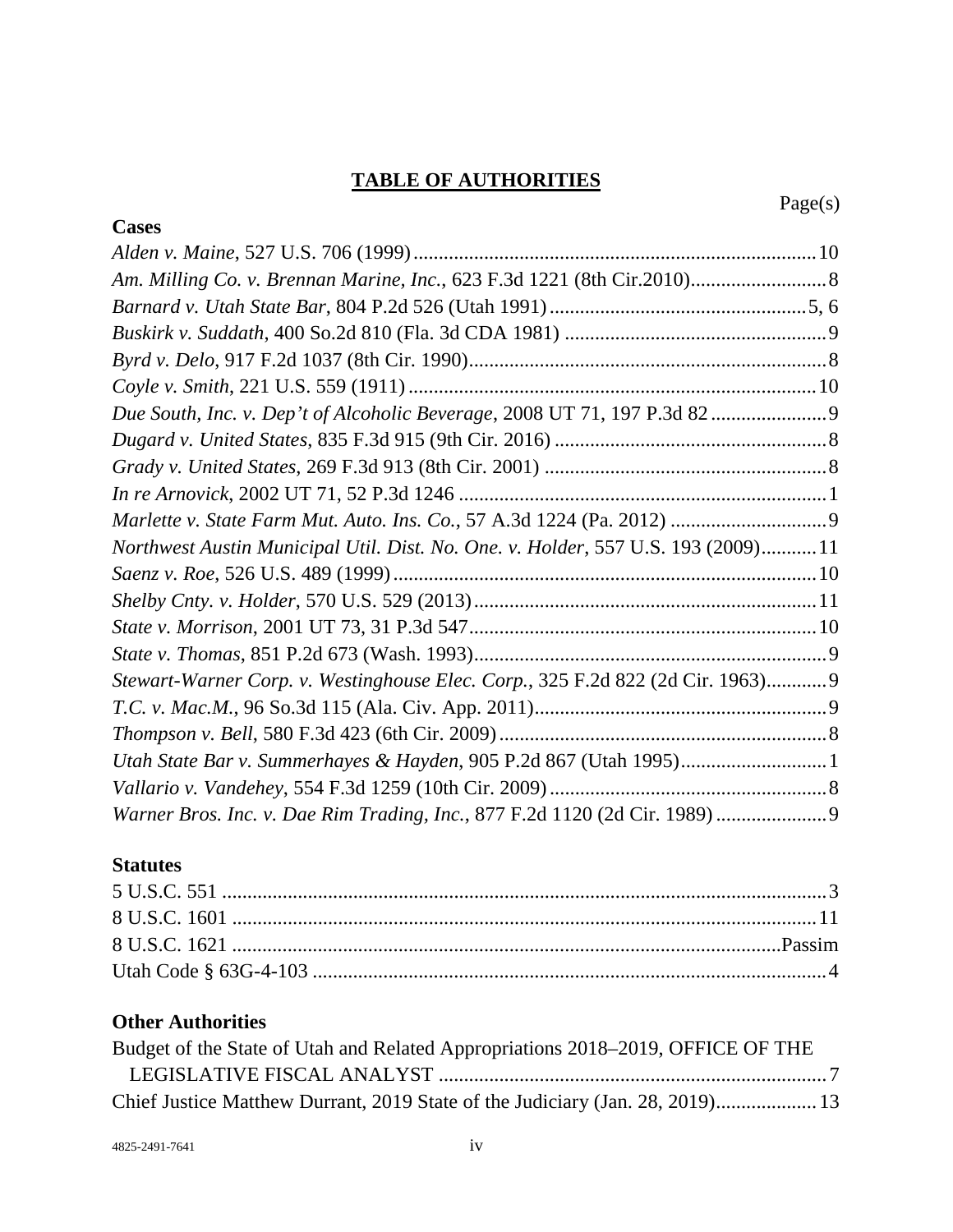| History and Purpose, Utah State Bar, |  |
|--------------------------------------|--|
|--------------------------------------|--|

| http://www.utahbar.org/about/utah-bar-history-and-purpose/ (last visited             |  |
|--------------------------------------------------------------------------------------|--|
|                                                                                      |  |
| Michael D. Zimmerman, It Is Time to Burn the Boats: "Twin Crises in the Law" Keynote |  |
|                                                                                      |  |
| Second Amended Petition to Allow Bar Admission for Undocumented Immigrants, In re:   |  |
|                                                                                      |  |
|                                                                                      |  |
|                                                                                      |  |
|                                                                                      |  |

## **Rules**

## **Treatises**

| John R. Firth, A Synopsis of Linguistic Theory, 1930-1955, in Studies in Linguistic |  |
|-------------------------------------------------------------------------------------|--|
|                                                                                     |  |
|                                                                                     |  |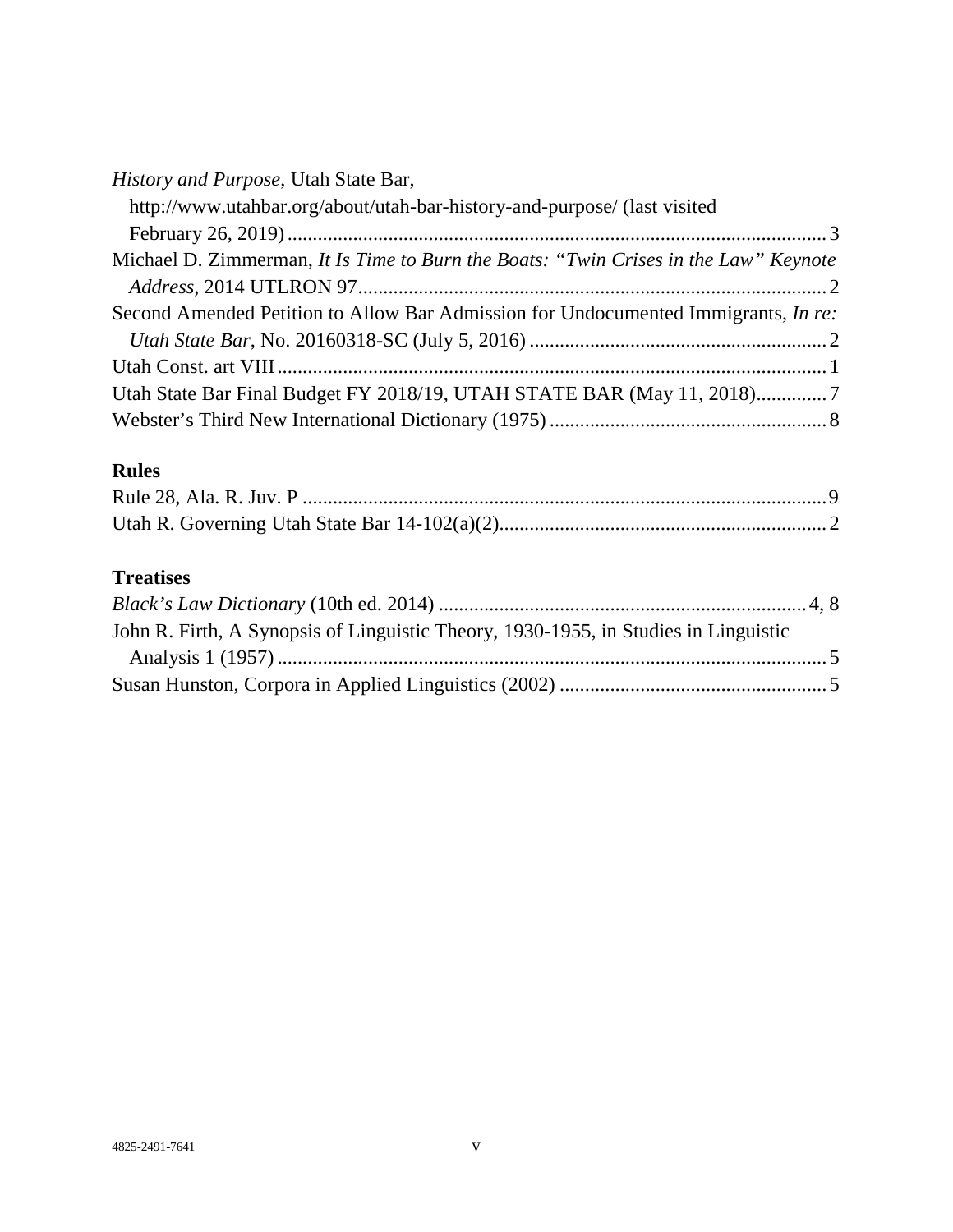#### **INTRODUCTION**

All lawyers are enriched when qualified applicants join the ranks of the Utah State Bar. The Petition furthers that goal by permitting otherwise qualified individuals who are beneficiaries of Deferred Action for Childhood Arrivals (DACA) to gain admission to the Utah State Bar and practice law in this state. DACA permits certain immigrants who were brought to the United States as children but who do not have lawful status to remain in this country without threat of removal action and to obtain work authorization. As a collection of lawyers and fellow members of the bar, we believe qualified DACA recipients should be permitted to practice law in this jurisdiction.

Section 1621 of Title 8 of the United States Code is not a bar to such action by the Court. While that statute prohibits "public benefits" from being accorded to DACA recipients unless the state affirmatively "enact[s]" a "law" to the contrary, a Utah state bar license is not a public benefit, and even if it were, this Court could enact a rule extending licensure. A restrictive interpretation of the statute would infringe impermissibly on state sovereignty and state equality in violation of the United States Constitution. As a result, the Petition should be granted.

#### **ARGUMENT**

Pursuant to the Utah Constitution, this Court has the exclusive authority to regulate the practice of law in the state, including admission to practice. Utah Const. art VIII, § 4; *In re Arnovick*, 2002 UT 71, ¶ 5, 52 P.3d 1246; *Utah State Bar v. Summerhayes*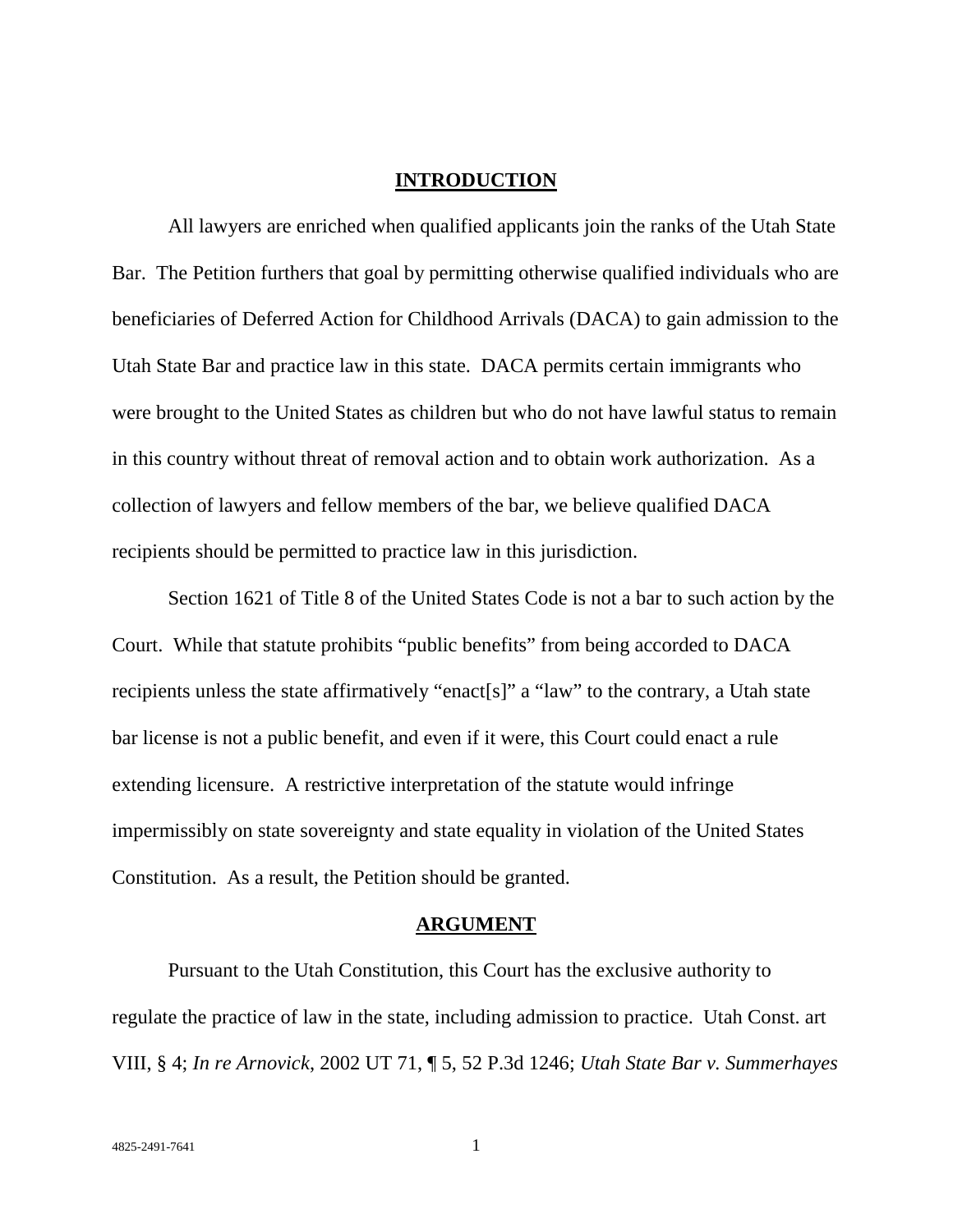*& Hayden*, 905 P.2d 867 (Utah 1995); *see also* Michael D. Zimmerman*, It Is Time to Burn the Boats: "Twin Crises in the Law" Keynote Address*, 2014 UTLRON 97, 107 ("Given the breadth and exclusivity of this power, the Utah Supreme Court is the only entity in the state that has the comprehensive capacity to determine what training is required to be admitted to practice, what constitutes the practice of law, and what other requirements there are for the practice.").

This Court has found that "governing the admission to the practice of law" is a "compelling state interest" best served through assistance from the Utah State Bar. Utah R. Governing Utah State Bar 14-102(a)(2). The Utah State Bar supports allowing inclined, competent, qualified candidates to engage in the practice of law, including DACA recipients who otherwise meet the qualifications for admittance established by this Court. *See* Second Amended Petition to Allow Bar Admission for Undocumented Immigrants, *In re: Utah State Bar*, No. 20160318-SC (July 5, 2016); *History and Purpose*, Utah State Bar, http://www.utahbar.org/about/utah-bar-history-and-purpose/ (last visited February 26, 2019). We share this position, as our profession and community are enhanced when candidates who meet the qualifications for admission are permitted to work in the jobs for which they have trained and been educated, rather than seeking other professions or moving to other states.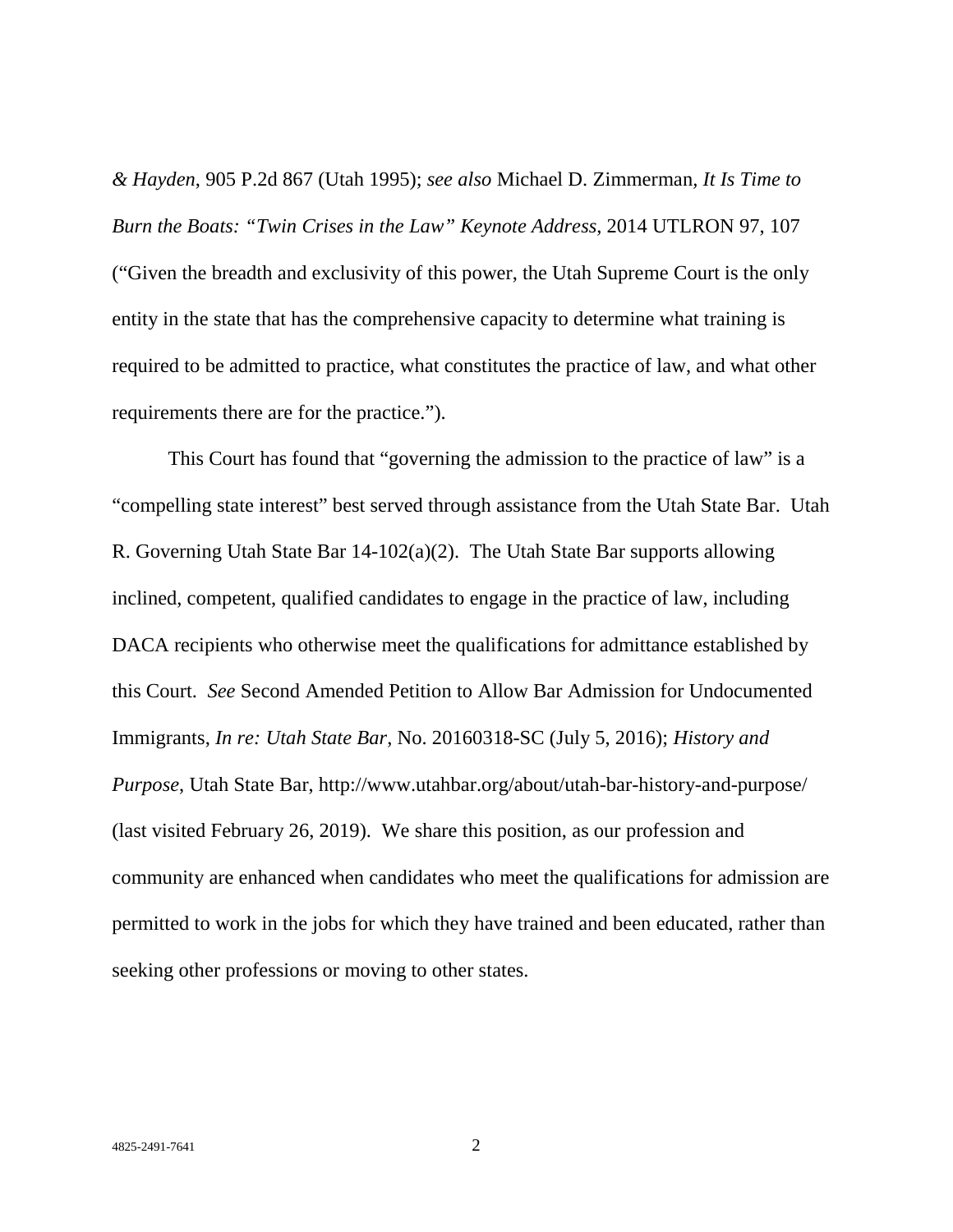For these reasons, we support the Petition. As set forth below, the Court has the authority to do so and thereby extend admission to practice law to DACA recipients who otherwise meet the necessary qualifications.

## **I. SECTION 1621 DOES NOT APPLY TO ADMISSION TO UTAH'S STATE BAR.**

Federal law provides that, with a few exceptions not relevant to DACA recipients, undocumented immigrants are "not eligible for any State or local public benefit." 8 U.S.C. § 1621(a). A "state or local public benefit" is defined, in relevant part, as "any . . . professional license . . . provided by an agency of a State or local government or by appropriated funds of a State or local government." *Id.* at 1621(c)(1). But the professional licenses granted to authorize attorneys to practice law in this state are not provided by an agency—but by this Court—nor sustained by appropriated funds—but by licensure dues and application fees. Accordingly, section 1621 has no bearing on admission to the Utah State Bar.

First, a license to practice law in Utah is not a "professional license . . . provided by an agency of a State or local government" because the Utah Supreme Court, which issues the license in connection with the Utah State Bar, is not an "agency of a State or local government." 8 U.S.C. § 1621(c)(A). The federal Administrative Procedures Act and its Utah state law equivalent both expressly exclude courts from the definition of "agency." *See* 5 U.S.C. § 551 (defining "agency" as "each authority of the Government of the United States," but excluding "Congress" and "the courts of the United States,"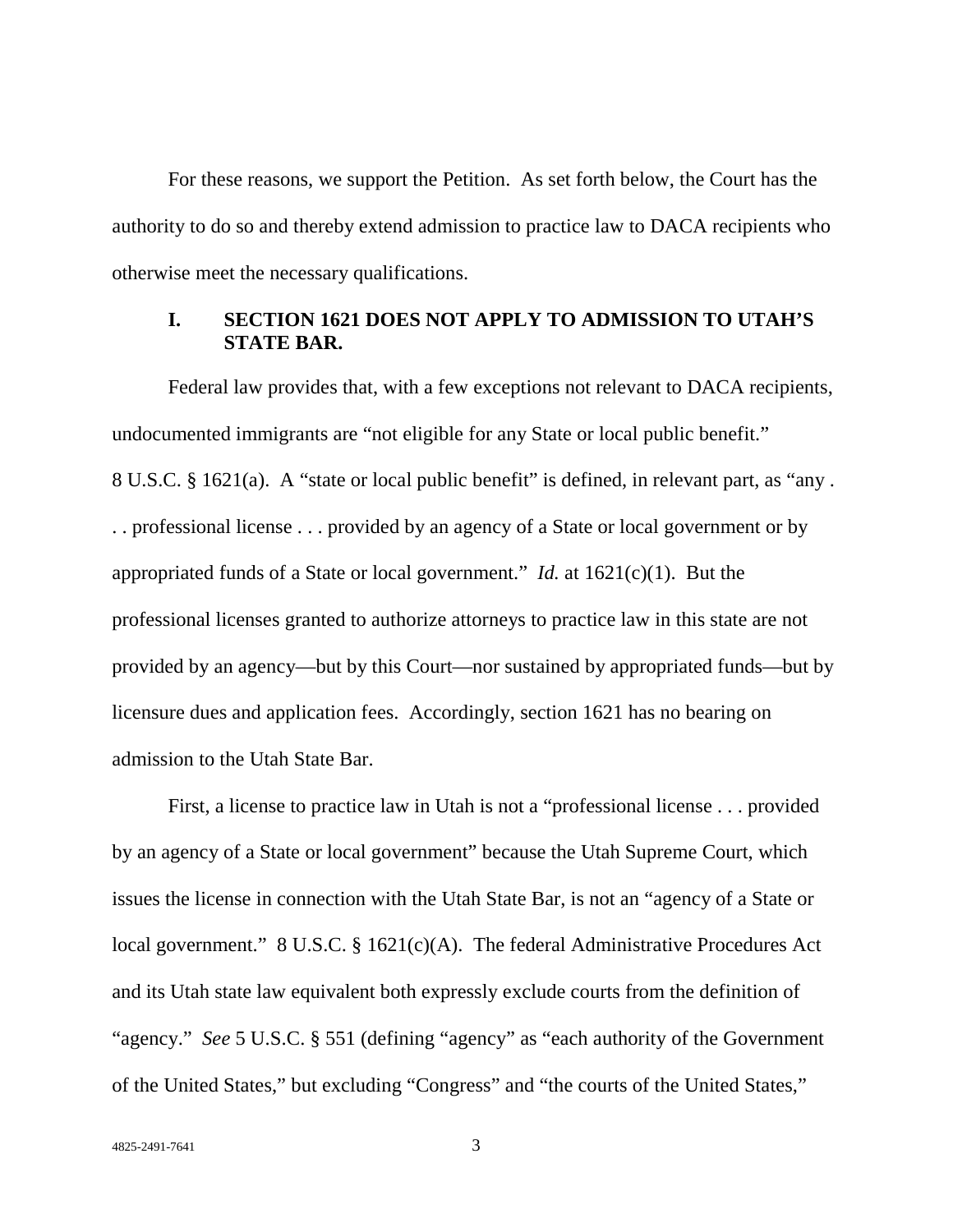etc.); *see also* Utah Code § 63G-4-103(1)(b) (defining "agency" as "a board, commission, department, division, officer, council, office, committee, bureau, or other administrative unit of this state . . . but *does not mean* the Legislature, *the courts*, the governor, any political subdivision of the state, or any administrative unit of a political subdivision of the state.") (emphasis added). This understanding of the term agency is also reflected in *Black's Law Dictionary*, which defines the related term "federal agency" as "[a] department or other instrumentality of the *executive branch* of the federal government . . . ." *Black's Law Dictionary* 75 (10th ed. 2014) (emphasis added). *Black's*  continues by noting that "[t]he Administrative Procedure Act defines the term *agency* negatively as being any U.S. governmental authority that does not include Congress, the courts, [etc.]" and that "[o]ther federal statutes define agency to include any executive department, . . . or other establishment in the executive branch . . . ." *Id.*

Additional evidence for this executive-branch usage of the term "agency" can be found in the Corpus of Contemporary American English ("COCA"). The COCA is the "largest freely-available corpus of English, and the only large and balanced corpus of American English. COCA is probably the most widely-used corpus of English  $\dots$ ."<sup>1</sup> It is an empirical sample of the way American English has actually been used from the

l

<sup>&</sup>lt;sup>1</sup> *See* https://corpus.byu.edu/coca/ (last visited February 15, 2019). The COCA "contains" more than 560 million words of text (20 million words each year 1990-2017) and it is equally divided among spoken, fiction, popular magazines, newspapers, and academic texts." *Id.*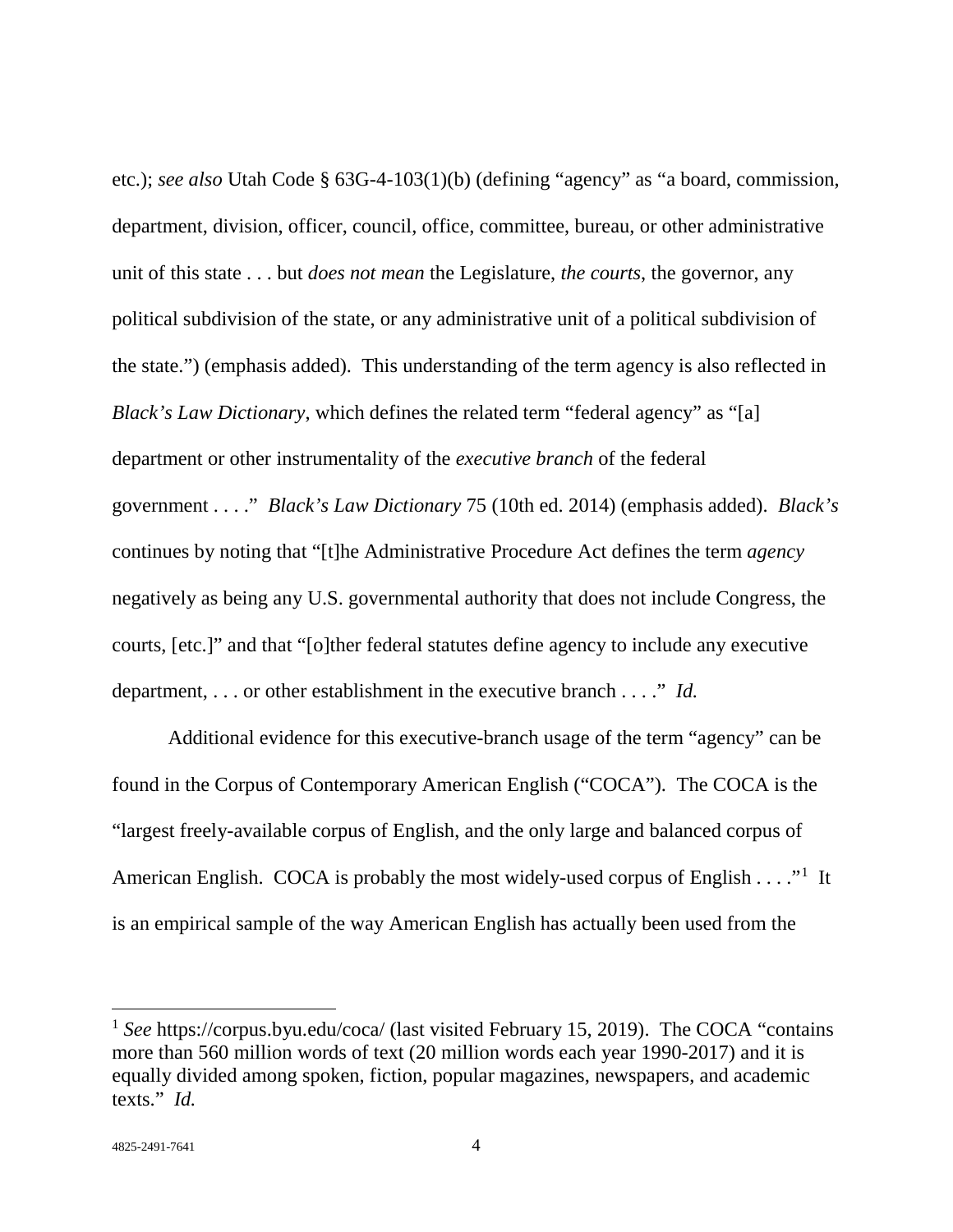1990s to today. Because section 1621 was first enacted in 1996, the COCA can provide evidence of the way in which the term "agency" was used during the relevant time period.

Evidence from the COCA demonstrates that "agency" very commonly appears in contexts that are associated with the executive branch of government, and that "agency" does not appear to be used with reference to the judicial branch or the bar. The word "agency" commonly appears in close proximity to words relating to the Environmental Protection Agency, the Central Intelligence Agency, the National Security Agency, and Federal Emergency Management Agency—all executive branch agencies. Tellingly, none of the top 200 words that most frequently co-occur with "agency" makes any reference to courts, judges, or the bar.<sup>2</sup>

Furthermore, in a related context, this Court has held that the Utah State Bar is not a "state agency." From its founding in 1931, the Utah Supreme Court has "regulated the practice of law through its inherent judicial power, in addition to the statutory authority conferred on it" prior to 1985. *Barnard v. Utah State Bar*, 804 P.2d 526, 528 (Utah 1991). In 1985, Article VIII of the Utah Constitution was amended to expand the power

 $\overline{\phantom{a}}$ 

<sup>2</sup> These results can be viewed at the following link:

https://corpus.byu.edu/coca/?c=coca&q=73188125 (last visited February 15, 2019). This search shows the words that are statistically most likely to appear in the same environment as the word "agency." This phenomenon is known as "collocation." *See*  Susan Hunston, Corpora in Applied Linguistics 68 (2002); *see also* John R. Firth, A Synopsis of Linguistic Theory, 1930-1955, in Studies in Linguistic Analysis 1, 14 (1957) ("Collocations are actual words in habitual company.").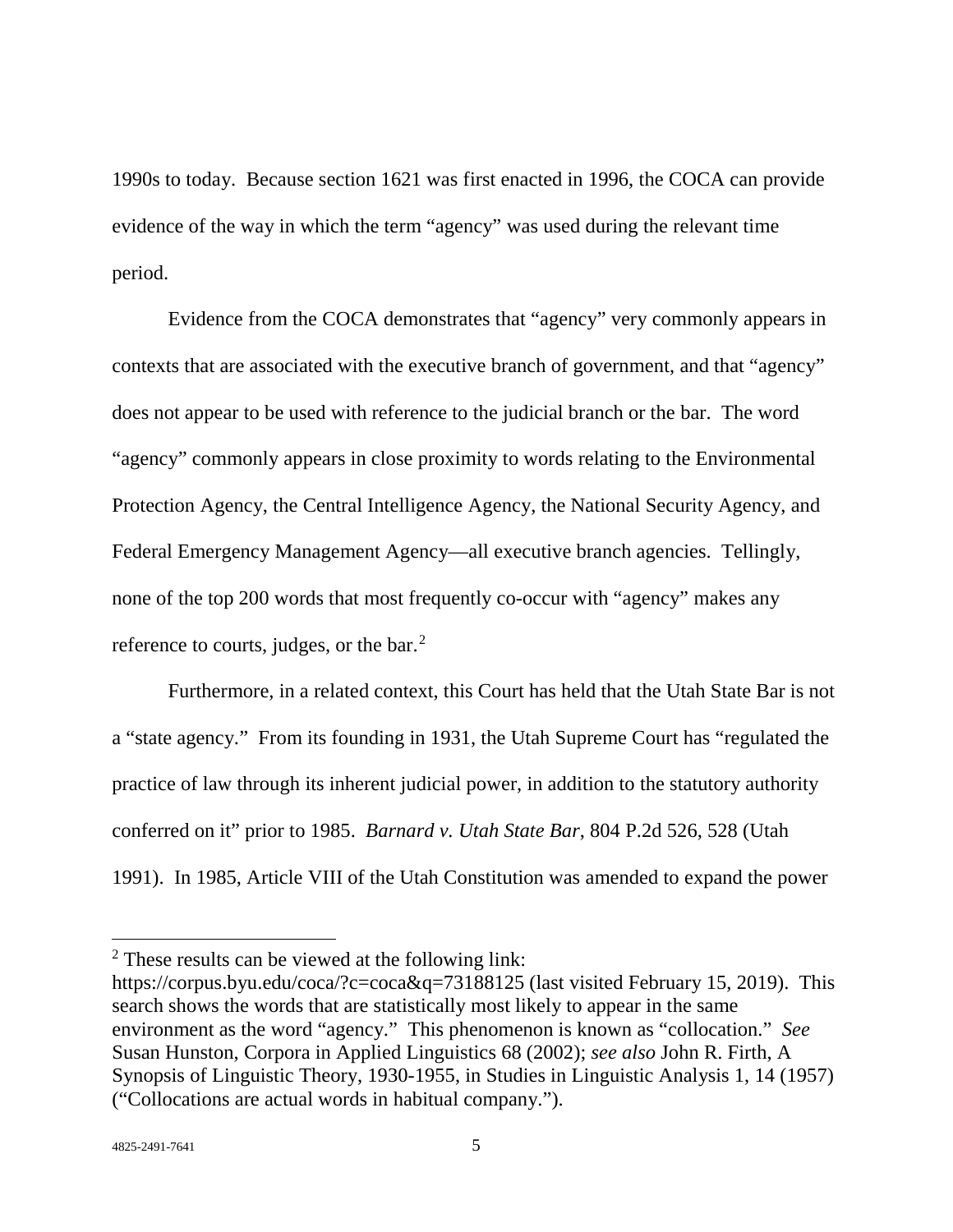of the Court and make explicit its power to regulate the "practice of law." *Id.* The current version of Article VIII, section 4 states: "[t]he supreme court by rule shall govern the practice of law, including admission to practice law and the conduct and discipline of persons admitted to practice law." *Id.* (quoting Utah Const. art. VIII, § 4). Because the Utah State Bar is a private, nongovernmental organization that assists this Court in its inherent constitutional power to regulate the practice of law, "it is not a 'state agency.'" *Id.* at 530 (holding the Bar was not required to disclose detailed salary and benefit information under public records and freedom of information laws).

Second, the system that administers law licenses is supported through member dues and fees, not "through appropriated funds of a State or local government." 8 U.S.C.  $1621(c)(1)(A)$ . While the budget set by the Utah State Legislature designates money for various state-licensure programs, including to the Cosmetologist/Barber, Esthetician, Electrologist Fund, the Physicians Education Fund, and the Real Estate Education, Research, and Recovery Fund, no money is set aside for the legal profession.<sup>3</sup> Instead, the Utah State Bar is independently funded through revenues generated from a variety of sources, notably from licensing fees, admissions fees, continuing legal education, and

<sup>3</sup> *See* Budget of the State of Utah and Related Appropriations 2018–2019, OFFICE OF THE LEGISLATIVE FISCAL ANALYST, available at https://le.utah.gov/interim/2018/pdf/00002208.pdf (last accessed February 26, 2019). Monies are designated to specifically fund the courts, the Attorney General's office, and the Guardian ad Litem's Office.

l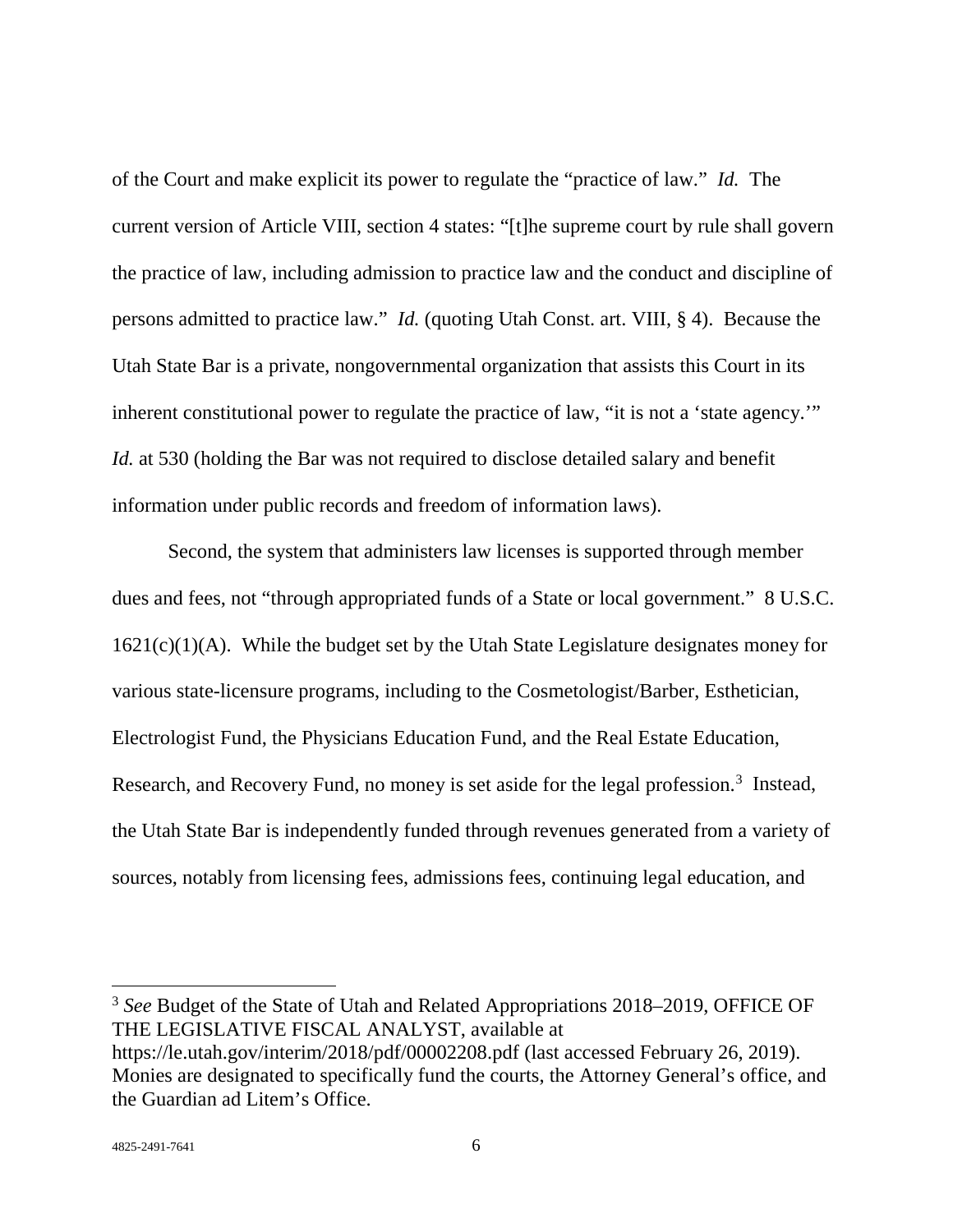conventions.4 Even though the regulation of the practice of law is administered by the Supreme Court, the financial support for membership admission is funded through the Utah State Bar licensing and admission fees. As a result, the mere fact that this Court (as opposed to the Bar) is generally supported by appropriated funds is not a sufficient nexus to conclude that bar licensure is supported by those funds.

Thus, because neither the Utah Supreme Court nor the Utah State Bar is a state agency, a license to practice law in the State of Utah is not a "professional license . . . provided by an agency of a State or local government." 8 U.S.C. § 1621(c)(1). And because attorney admissions are administered by the Utah State Bar, which is selffunded, licenses are not provided "by appropriated funds of a State or local government." *Id.* Accordingly, section 1621 does not prohibit this Court from allowing qualified applicants who are DACA recipients to practice law in this state.

## **II. EVEN IF SECTION 1621 DID APPLY TO UTAH LAW LICENSES, THIS COURT IS AUTHORIZED TO EXTEND BAR MEMBERSHIP BY ENACTMENT OF LAW.**

Even if this Court were a public agency, and even if bar licenses were supported by appropriated funds, this Court would still have the power to promulgate rules allowing undocumented immigrants who otherwise meet the Utah standards for admission to become members of the bar. Section 1621(d) makes clear that even where a license is a

<sup>4</sup> Utah State Bar Final Budget FY 2018/19, UTAH STATE BAR (May 11, 2018), available at http://www.utahbar.org/wp-content/uploads/2018/06/2018-19-Budget-FINAL-website.pdf (last accessed February 26, 2019).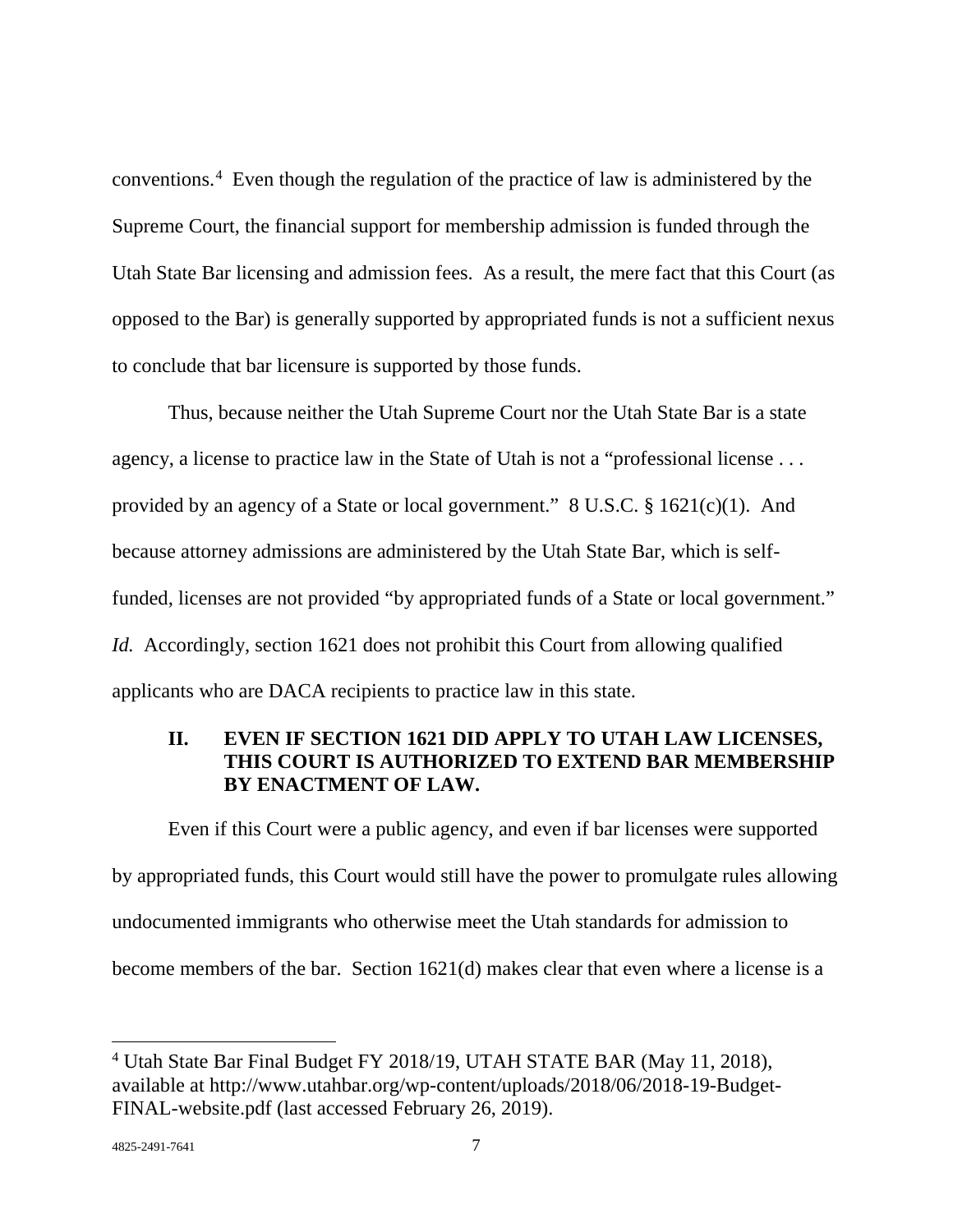public benefit awarded by a state agency or supported by appropriated funds, states may make undocumented immigrants eligible for that benefit through "the enactment of a State law." 8 U.S.C. § 1621(d) ("A state may provide that an alien who is not lawfully present in the United States is eligible for any State or local public benefit for which such alien would otherwise be ineligible under subsection (a) only through the enactment of a State law after August 22, 1996, which affirmatively provides for such eligibility.").

To "enact" means simply "to establish by legal and authoritative act" or to "make into law." *See* Webster's Third New International Dictionary 744 (1975) (second definition); s*ee also* Black's Law Dictionary 75 (10th ed. 2014) (defining "enact" as "[t]o make into law by authoritative act") (first definition). While it is true that "enact" is often used in reference to legislation, it is also true that courts "enact" rules and decisions that have the force of law.<sup>5</sup> This is true whether the verb "enact" or the noun

<sup>5</sup> *See, e.g., Dugard v. United States*, 835 F.3d 915 (9th Cir. 2016) ("In the decisions that followed, the courts enacted a judicially created immunity for private rehabilitation facilities and similar programs based on important public policy considerations (an exception to the exception, so to speak)."); *Am. Milling Co. v. Brennan Marine, Inc.*, 623 F.3d 1221, 1224 (8th Cir.2010) (internal citations omitted) ("[T]he Supreme Court enacted rules to establish a uniform judicial procedure by which a vessel owner could seek to limit its liability under the Limitation Act. Over time, these rules were amended and relabeled, and Rule F was eventually adopted as part of the Federal Rules of Civil Procedure."); *Thompson v. Bell*, 580 F.3d 423, 444 (6th Cir. 2009) ("[T]he Tennessee Supreme Court enacted TSCR 39 on June 2001 . . . ."); *Vallario v. Vandehey*, 554 F.3d 1259, 1263 (10th Cir. 2009) ("Indeed, the Supreme Court enacted Rule 23(f) specifically to permit such appeals, pursuant to an 'express grant of authority by Congress to create appellate jurisdiction over non-final judgments.'"); *Grady v. United States*, 269 F.3d 913, 917 (8th Cir. 2001) ("The Court enacted what is now codified as Supreme Court Rule 29.2 . . . ."); *Byrd v. Delo*, 917 F.2d 1037, 1049 (8th Cir. 1990) ("As the Missouri courts enacted both Rule 27.26 and Rule 91, they should decide the proper relationship between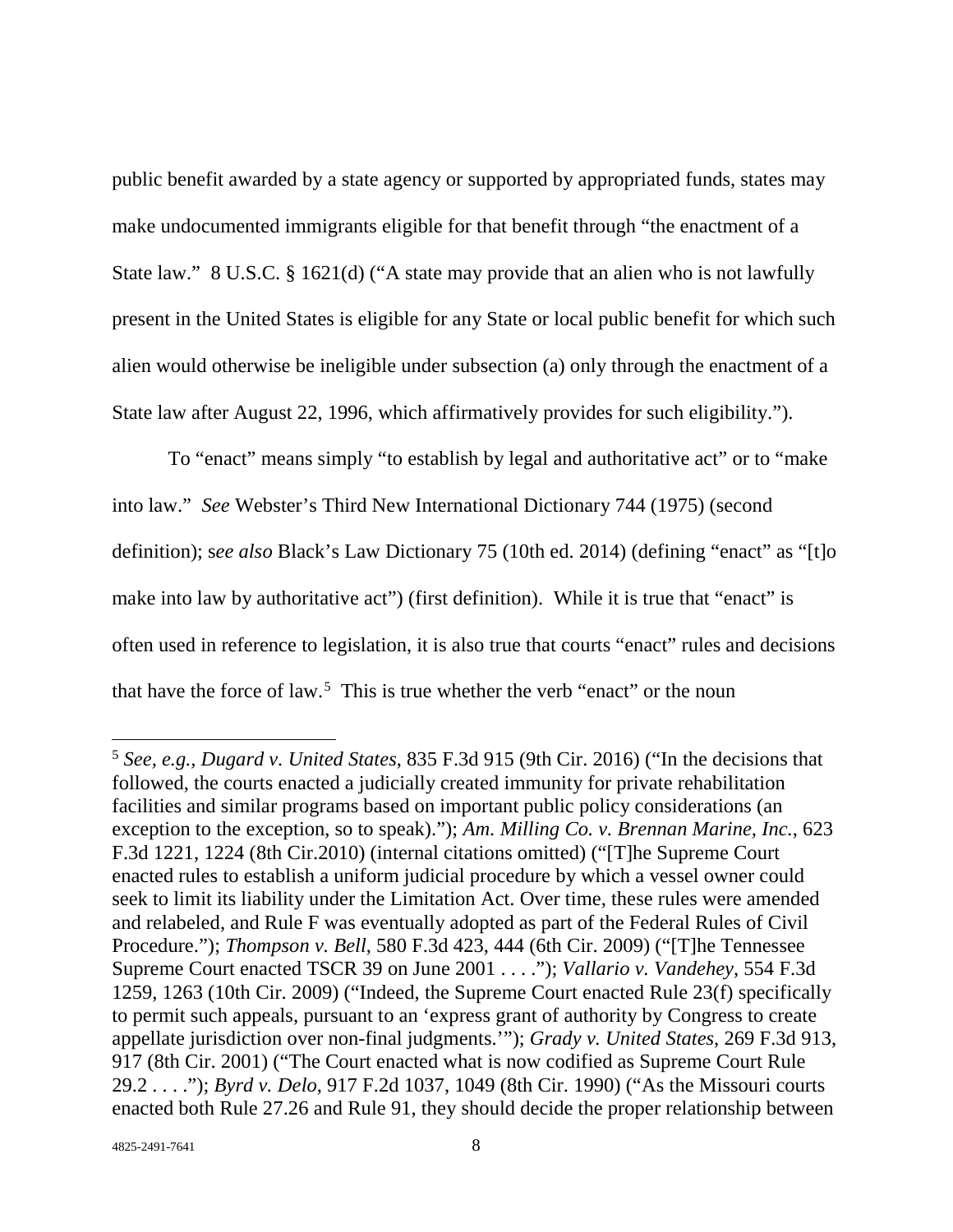"enactment" is used.<sup>6</sup> Moreover, under the Utah Constitution, this Court is the only body authorized to enact laws determining who is admitted to the bar. Thus, even if section 1621 applied to the Utah Supreme Court and to the Utah State Bar (which it does not), this Court would be permitted to enact the "State law" necessary to permit undocumented immigrants to become members of the bar.

### **III. A RESTRICTIVE READING OF SECTION 1621 WOULD RENDER IT UNCONSTITUTIONAL.**

Interpreting section 1621 as applying to admission to the bar and limiting the optout provision to legislative action would render it unconstitutional. Such a statute would violate the principles of state sovereignty and state equality at the foundation of our federalist system of government. This is a compelling reason not to interpret section 1621 in that way. *See Due South, Inc. v. Dep't of Alcoholic Beverage Ctrl.*, 2008 UT 71,

these two rules."); *Warner Bros. Inc. v. Dae Rim Trading, Inc.*, 877 F.2d 1120, 1124 (2d Cir. 1989) ('It is not surprising, therefore, that, when the Supreme Court enacted a set of copyright rules . . . it provided . . . that a writ for seizure of infringing articles should be directed to the marshal.").

<sup>6</sup> *See, e.g.*, *Marlette v. State Farm Mut. Auto. Ins. Co.*, 57 A.3d 1224, 1227 (Pa. 2012) ("Finally, the majority concluded its holding was supported by the policy considerations underlying this Court's enactment of Rule 238, namely, to encourage settlements."); *T.C. v. Mac.M.*, 96 So.3d 115, 121 (Ala. Civ. App. 2011) ("The legislature is presumed to know of the supreme court's enactment of Rule 28, Ala. R. Juv. P. . . ."); *State v. Thomas*, 851 P.2d 673, 676 (Wash. 1993) (en banc) (discussing "this court's enactment of CrR 2.3 in 1973"); *Buskirk v. Suddath*, 400 So.2d 810, 811 (Fla. 3d CDA 1981) ("No clear intent mandating retroactive application appears in the Florida Supreme Court's enactment of the Rules of Judicial Administration."); *Stewart-Warner Corp. v. Westinghouse Elec. Corp.*, 325 F.2d 822, 827 (2d Cir. 1963) ("[T]he decision in that case was rendered prior to the Supreme Court's enactment in 1938 of the Federal Rules.").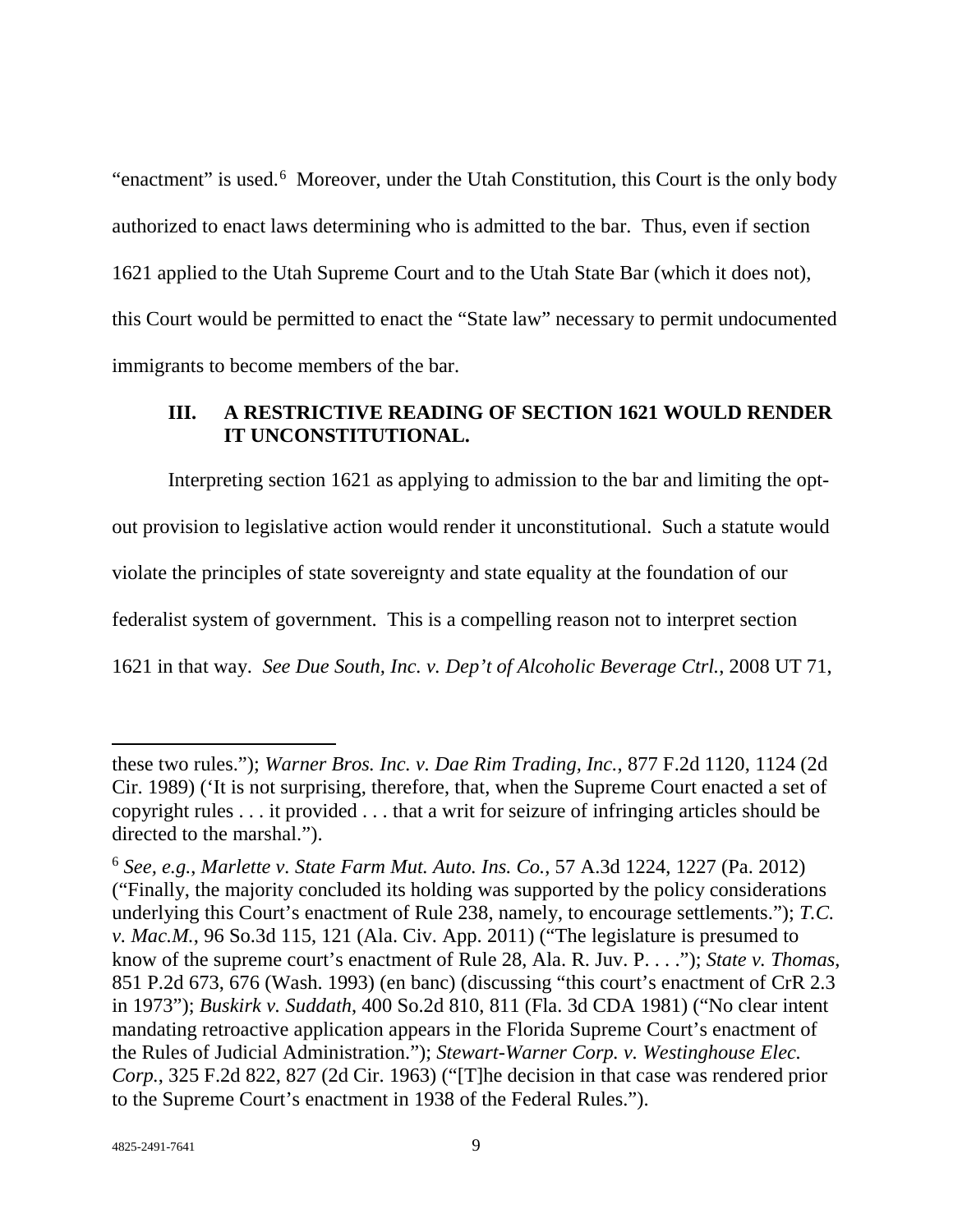¶ 39, 197 P.3d 82 ("We will construe a statute as constitutional wherever possible, resolving any reasonable doubt in favor of constitutionality."); *State v. Morrison*, 2001 UT 73, ¶ 12, 31 P.3d 547 ("[T]his court has a duty to construe a statute whenever possible so as to save it from constitutional conflicts or infirmities.") (internal quotation and alteration marks omitted).

"By splitting the atom of sovereignty, the Founders established two orders of government, each with its own direct relationship, its own privity, its own set of mutual rights and obligations to the people who sustain it and are governed by it"—the state and the federal. *Alden v. Maine*, 527 U.S. 706, 751 (1999) (quoting *Saenz v. Roe*, 526 U.S. 489, 504 n.17 (1999)) (internal quotation and alteration marks omitted). To preserve this balance of power, the federal government is prohibited by the United States Constitution from dictating "the internal policy of the state." *Coyle v. Smith*, 221 U.S. 559, 565 (1911). Any reading of section 1621 that would allow states to grant bar licenses to undocumented immigrants by legislative processes but not through court rules would violate this fundamental proscription. *See Alden*, 527 U.S. at 750 ("When the Federal Government asserts authority over a State's most fundamental political processes, it strikes at the heart of the political accountability so essential to our liberty and republican form of government . . . . A state is entitled to order the processes of its own governance" by deciding what it "assign[s] to the political branches [or to] the courts  $\dots$  .").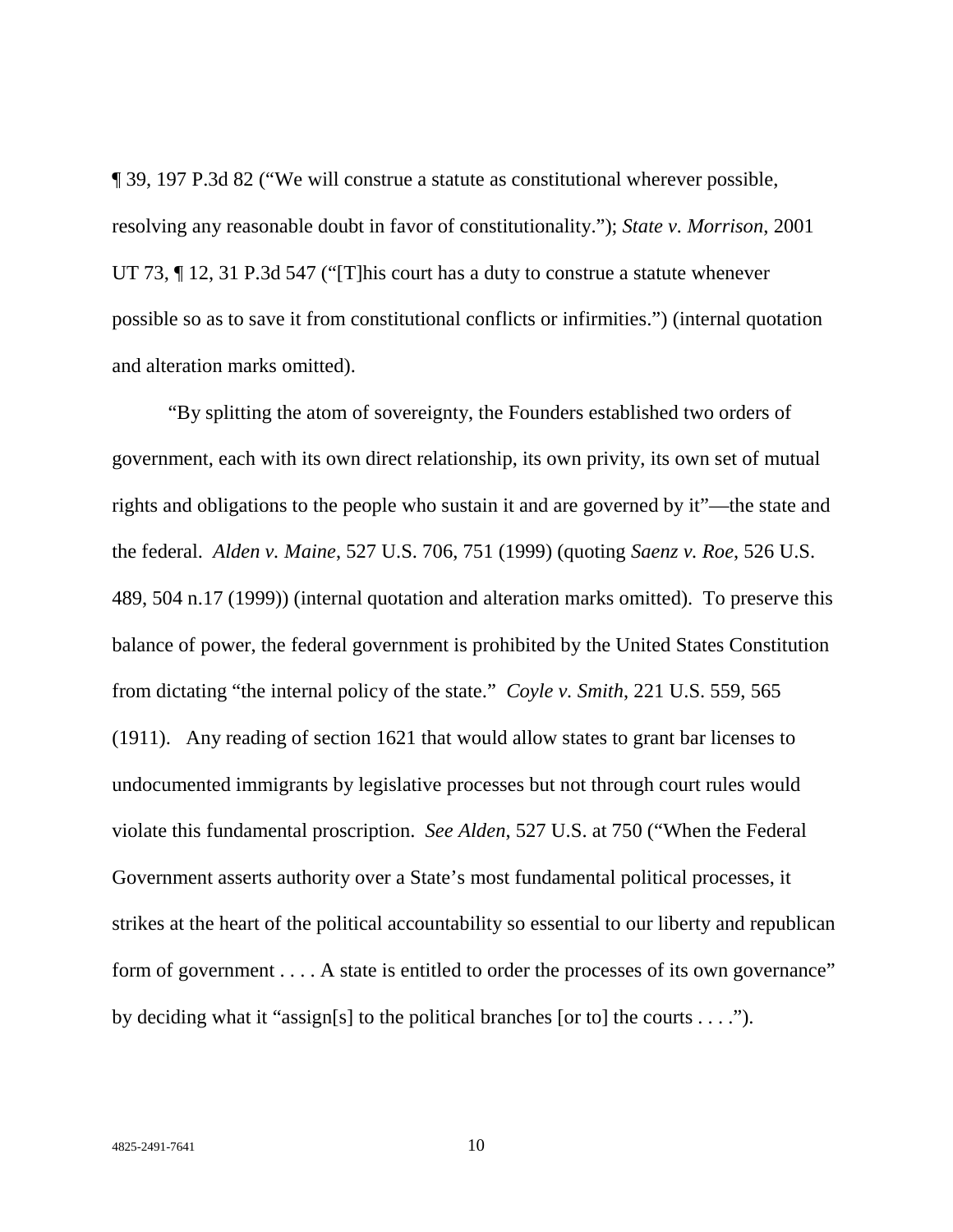Not only would such a reading of section 1621 unconstitutionally infringe on the internal structure of governance of the states, it would also violate the equal sovereignty or "equality of states" principle. *See Shelby Cnty. v. Holder*, 570 U.S. 529 (2013). In *Shelby County*, the Supreme Court struck down portions of the Voting Rights Act that limited the ability of certain states to enact their own election laws on the basis that the statute unconstitutionally accorded some states more sovereignty than others. *Id.* at 544. Any federal statute with a "disparate geographic coverage," the Court explained, must discriminate in a way that "is sufficiently related to the problem that it targets." *Id.* at 542 (quoting *Northwest Austin Municipal Util. Dist. No. One. v. Holder*, 557 U.S. 193, 203 (2009)).

If section 1621 prevented this Court from permitting undocumented immigrants to become members of the bar simply because Utah delegates the regulation of legal practitioners to the judiciary, as opposed to the legislature, the law would discriminate against some states but not others based solely on their internal structure of governance. There is no relation between the purposes of the statute and the internal delegation of state sovereignty that justifies such disparate treatment.<sup>7</sup>

l

<sup>7</sup> Indeed, the stated purpose of section 1621 is "self-sufficiency" and to encourage "aliens within the Nation's borders [to] rely on their own capabilities" to meet their needs. 8 U.S.C. § 1601. Admitting otherwise-qualified DACA recipients to practice law in Utah as members of the Utah State Bar does not undermine these policies; it fortifies them.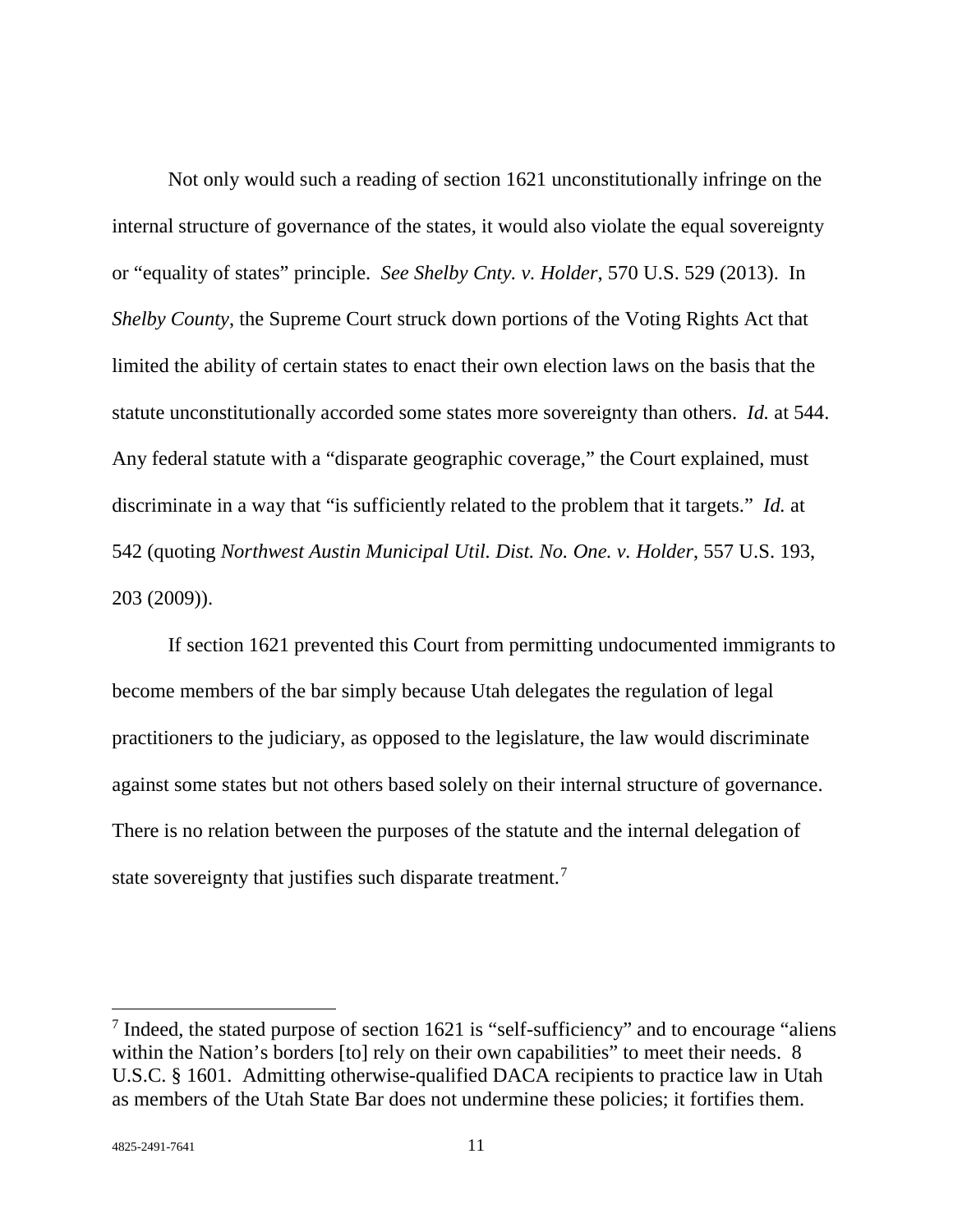## **IV. DACA RECIPIENTS ARE AS QUALIFIED FOR ADMISSION TO THE UTAH BAR AS ANY OTHER UTAHNS, AND JUSTICE REQUIRES ALLOWING THEIR ADMISSION.**

DACA recipients are Utahns. They grew up here. They are our friends, our neighbors, our colleagues, and our coworkers. The only difference between DACA recipients and other bar applicants is immigration status. But that is not a good reason to deny them admission because DACA recipients are not responsible for their immigration status. They were brought to the United States as minors. Penalizing DACA recipients for this history punishes them for the acts of their parents, which is fundamentally unjust and contrary to Utah values.

In fact, being a DACA recipient is evidence in favor of character and fitness to practice law. Individuals may only request DACA status if they have not been convicted of a felony, significant misdemeanor, or three or more other misdemeanors, and do not otherwise pose a threat to national security or public safety.8

Denying DACA recipients admission to the Utah Bar hurts the legal community. Pushing DACA recipients to live and practice law in other states removes highlyqualified, hard-working lawyers from Utah so that they can serve the legal needs of

<sup>&</sup>lt;sup>8</sup> To the extent there is any concern about character and fitness of particular DACA recipients, that issue is better addressed through the ordinary character and fitness review, not through a blanket prohibition.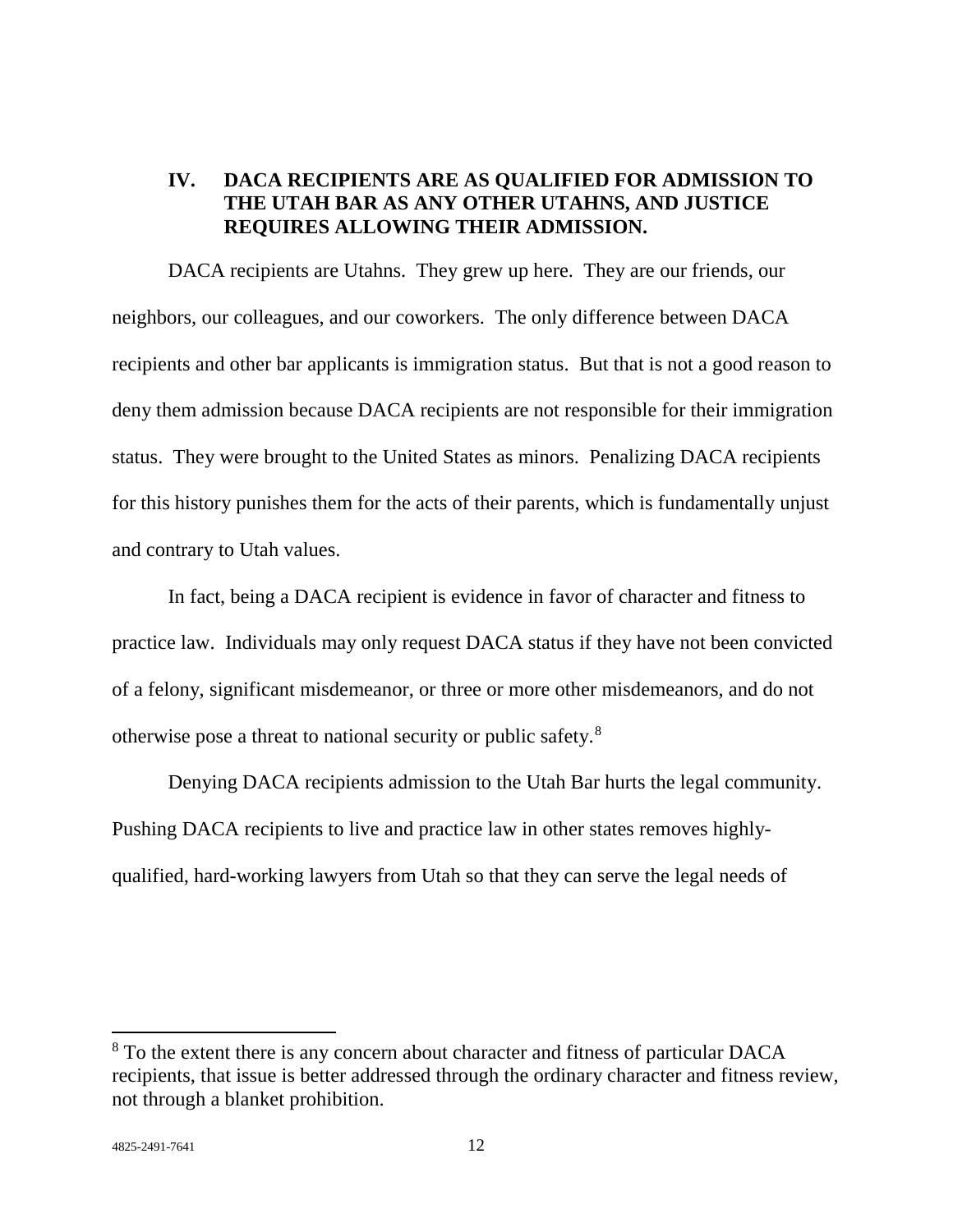clients in other states. Not only does this harm clients in Utah, it slows the development of the law by depriving the state of excellent advocates.9

#### **CONCLUSION**

For all the reasons set forth above, section 1621 does not, and indeed could not,

prohibit this Court from allowing otherwise qualified DACA recipients to be admitted to

practice law in Utah. Accordingly, and given the strong policy interests favoring such a

rule, we respectfully request that the Petition be granted.

RESPECTFULLY SUBMITTED this 14th day of March 2019.

PARR BROWN GEE & LOVELESS

/s/ Stephen E. W. Hale Stephen E. W. Hale David C. Reymann Stephen C. Mouritsen LaShel Shaw Jason R. Perry

*Attorneys for Amicus Curiae Parr Brown Gee & Loveless, P.C.*

 $\overline{\phantom{a}}$ 

<sup>9</sup> Narrowing the Utah legal community also drives up legal rates and decreases Utahns' access to affordable legal counsel, an area of increasing concern. *See* Chief Justice Matthew Durrant, 2019 State of the Judiciary at 5–6 (Jan. 28, 2019) ("[O]ne area in which our system lags dramatically is in the access to and affordability of civil justice."), available at https://www.utcourts.gov/resources/reports/statejudiciary/2019- StateOfTheJudiciary.pdf.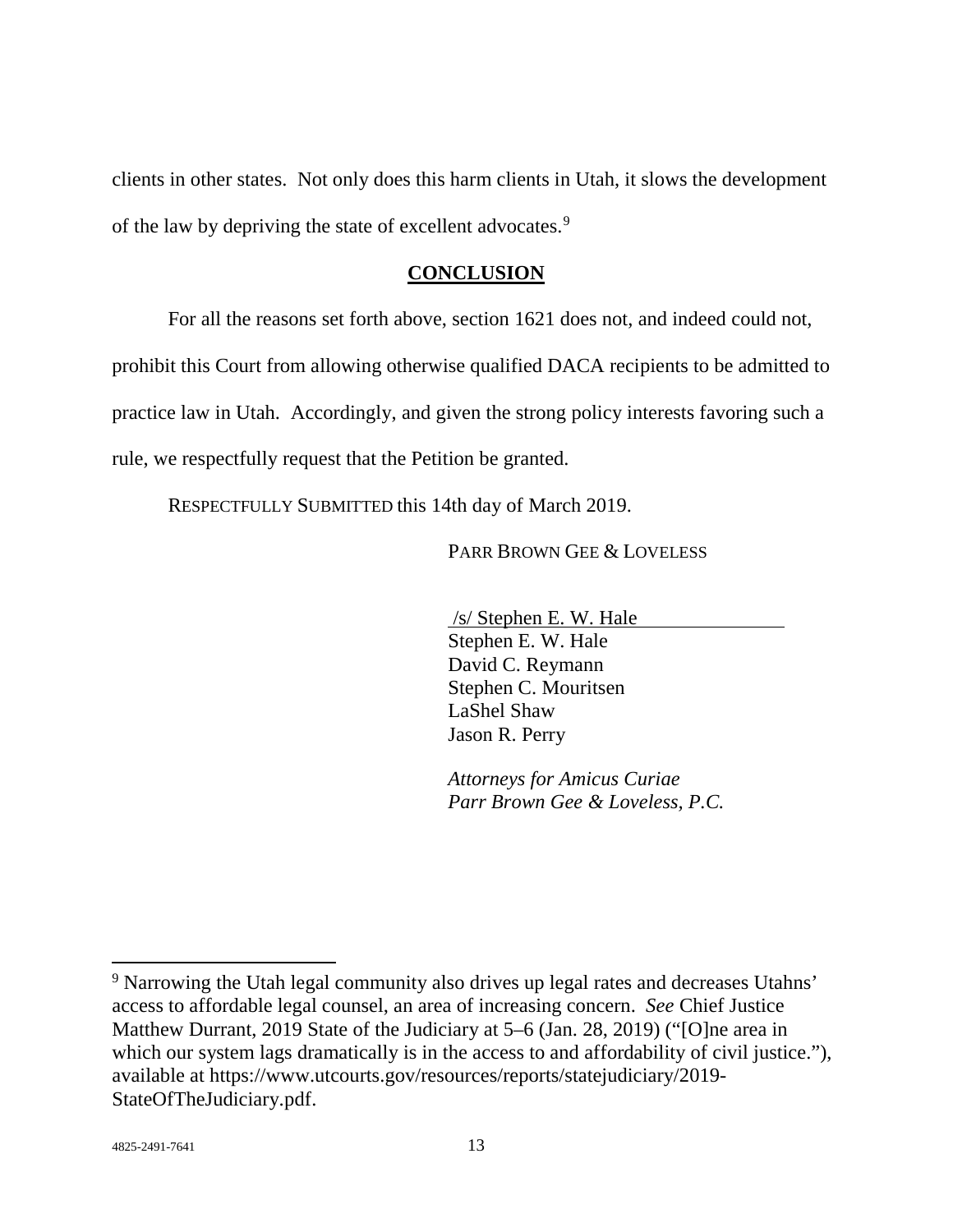## **CERTIFICATE OF SERVICE**

### I HEREBY CERTIFY that on the 14th day of March 2019, two true and correct

## copies each of the foregoing **BRIEF OF** *AMICUS CURIAE* **PARR BROWN GEE &**

## **LOVELESS, P.C. IN SUPPORT OF PETITIONERS** were served via U.S. Mail on

the following:

Anthony C. Kaye BALLARD SPAHR LLP One Utah Center, Suite 800 201 South Main Street Salt Lake City, Utah 84111-2221 *Attorney for Petitioners*

Kif Augustine-Adams D. Caroline Nunez BRIGHAM YOUNG UNIVERSITY J. REUBEN CLARK LAW SCHOOL 522 JRCB 341 East Campus Drive Provo, Utah 84602 *Attorneys for Ad Hoc Coalition of Utah Law Professors*

Paul C. Burke Brett L. Tolman Brittany Merrill Jugrai Dhaliwal RAY QUINNEY & NEBEKER 36 South State Street, Suite 1400 Salt Lake City, Utah 84111 *Attorneys for Utah Minority Bar Association*

Alan L. Sullivan William Daniel Green SNELL & WILMER, L.L.P. 15 West South Temple, Suite 1200 Salt Lake City, Utah 84101 *Attorneys for Latino-Justice Amici*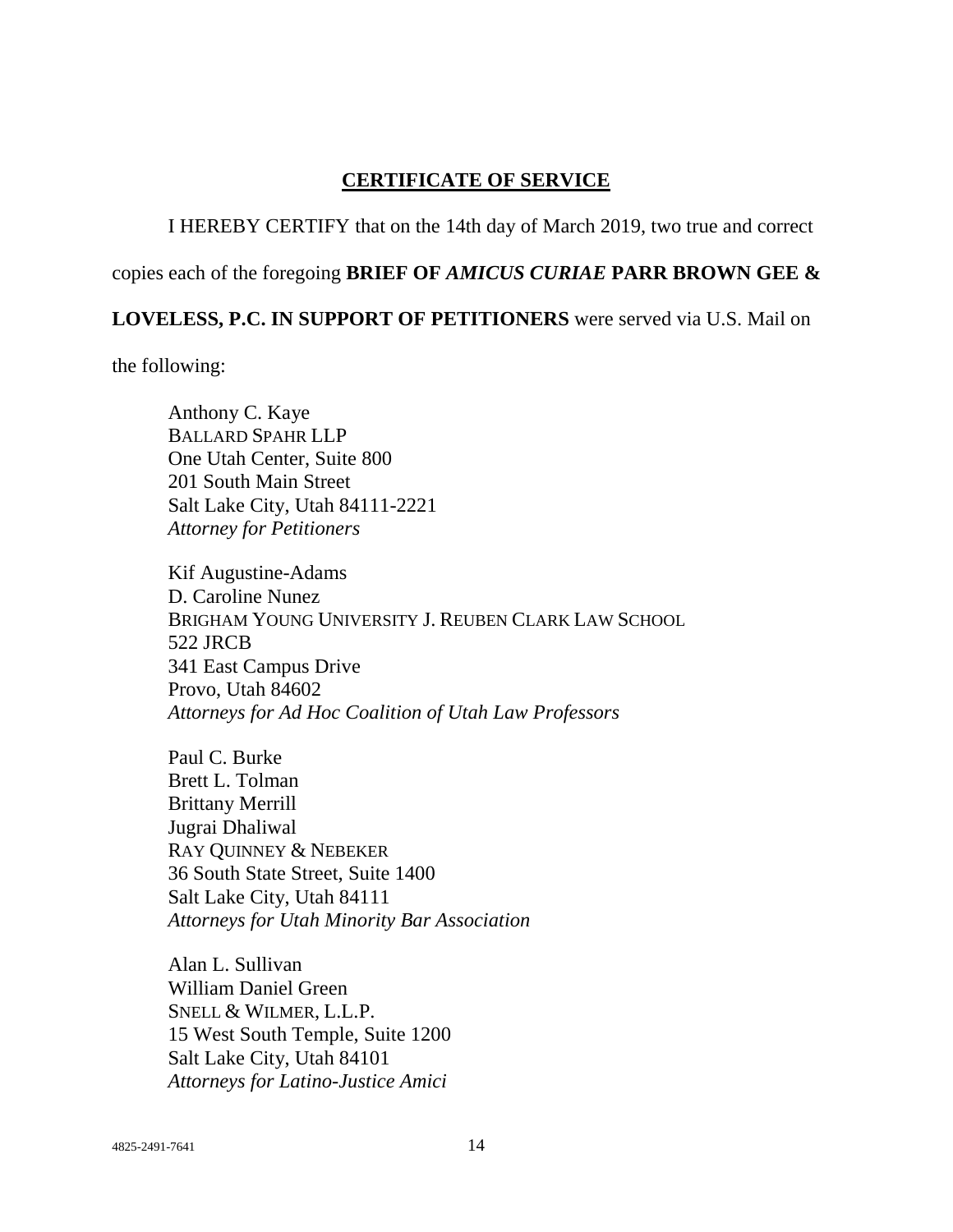Jose Perez, Latino Justice PRLDEF 99 Hudson Street New York, New York 10013 *Attorneys for Latino-Justice Amici*

M. Peggy Hunt Christopher Martinez M. Benjamin Machlis DORSEY & WHITNEY, LLP 111 South Main Street, Suite 2100 Salt Lake City, Utah 84111 *Attorneys for American Bar Association*

Troy L. Booher Beth E. Kennedy ZIMMERMAN BOOHER 341 South Main Street, 4<sup>th</sup> Floor Salt Lake City, Utah 84111 *Attorneys for University of Utah, S.J. Quinney College of Law*

Daniel Tenny Appellate Staff, Civil Division, Room 7256 U.S. DEPARTMENT OF JUSTICE 950 Pennsylvania Avenue, NW Washington, D.C. 20530 *Attorneys for United States Department of Justice*

Stanford E. Purser, Deputy Solicitor General Civil Appeals Division OFFICE OF THE UTAH ATTORNEY GENERAL 160 East 300 South, Suite 500 P. O. Box 140858 Salt Lake City, Utah 84114-0858 *Attorneys for Office of Utah Attorney General*